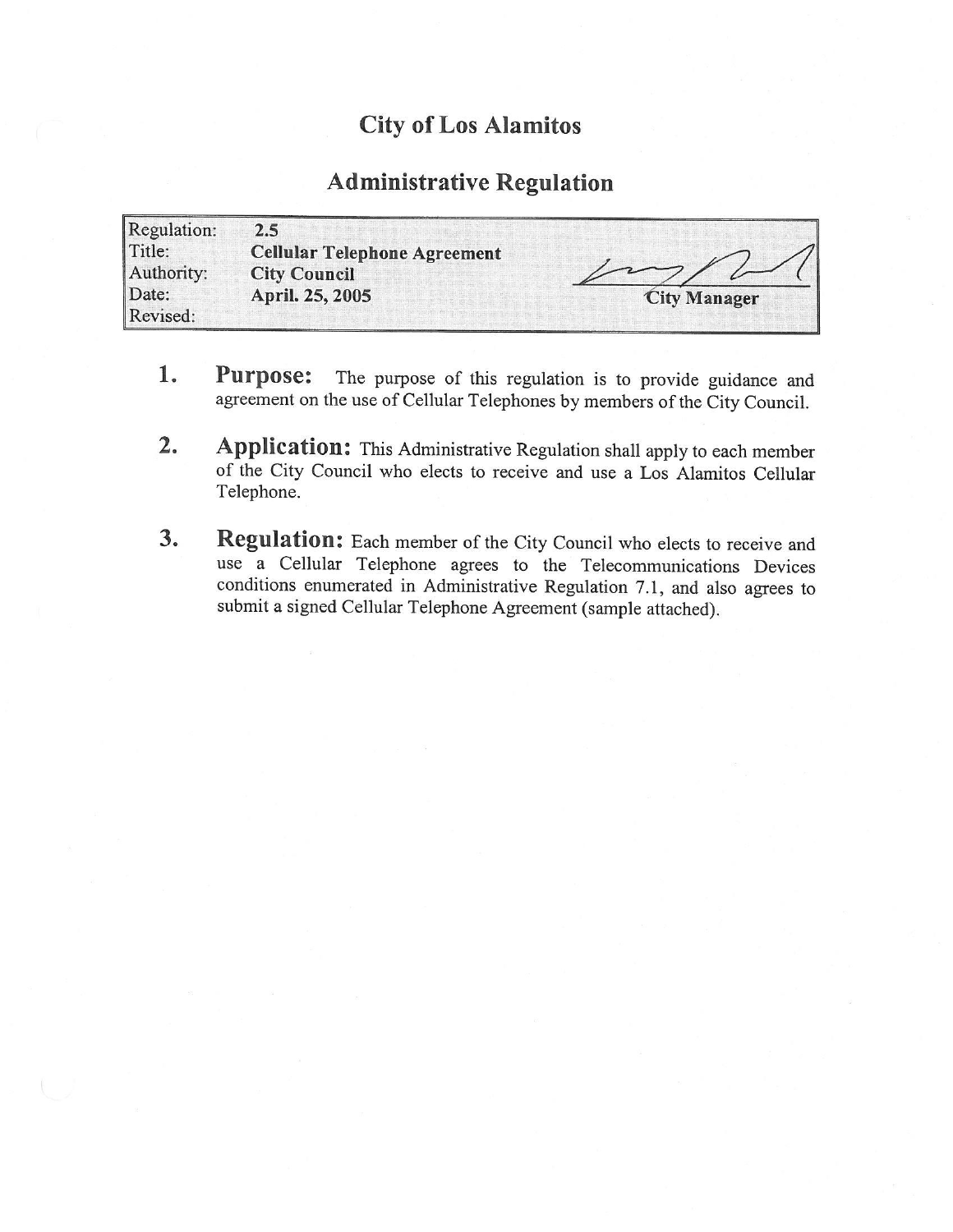## CITY OF LOS ALAMITOS

## CELLULAR TELEPHONE AGREEMENT MAYOR AND COUNCILMEMBERS)

I, [ INSERT NAME], hereby acknowledge receipt of <sup>a</sup> cellular telephone from the City of Los Alamitos with serial number [INSERT SERIAL NUMBER].

I understand that this cellular telephone has been provided to me by the City of Los Alamitos to conduct City-related business only. I understand that City-related business specifically excludes any campaign or political activity for which City resources cannot be utilized under applicable laws, rules or regulations. I understand and agree that I am the only person authorized to use this cellular telephone. I agree to immediately report the loss or theft of the cellular telephone to the City Manager or his designee.

I acknowledge receipt of Los Alamitos Administrative Regulation 7.1 (Telecommunication Devices), and I agree to abide by Regulation 7.1 in my use of the cellular telephone. As provided in Regulation 7.1, for example, I shall attempt in all instances to avoid making or receiving personal phone calls with the cellular telephone. Recognizing the fact that the need may arise occasionally to make or receive personal calls with the cellular telephone, I agree to keep track of the date, time and length of personal calls and to promptly and fully reimburse the City for all tolls and other charges incurred in connection with personal calls. I understand that campaign or political activity for which City resources cannot be utilized under applicable laws, rules or regulations shall not be considered to be occasional personal calls, and shall be avoided at all times.

I understand that the City of Los Alamitos is liable to the cellular provider for all use of the cellular telephone, and I shall therefore reimburse the City as noted. I further understand that the City of Los Alamitos may audit the use of this cellular telephone and will report any discrepancies or misuse of the cellular telephone to the City Manager and, if necessary, to the Los Alamitos Police Department.

I understand that the City of Los Alamitos may terminate my right to use this cellular telephone at any time for any reason. I agree to return the cellular telephone to the City of Los Alamitos immediately upon request or upon separation from my position.

I understand that approval of this Agreement by the City of Los Alamitos represents the City' <sup>s</sup> trust in me as a responsible agent to safeguard and protect City assets. I hereby acknowledge receipt of this Agreement and confirm that I have read and understand all its terms and